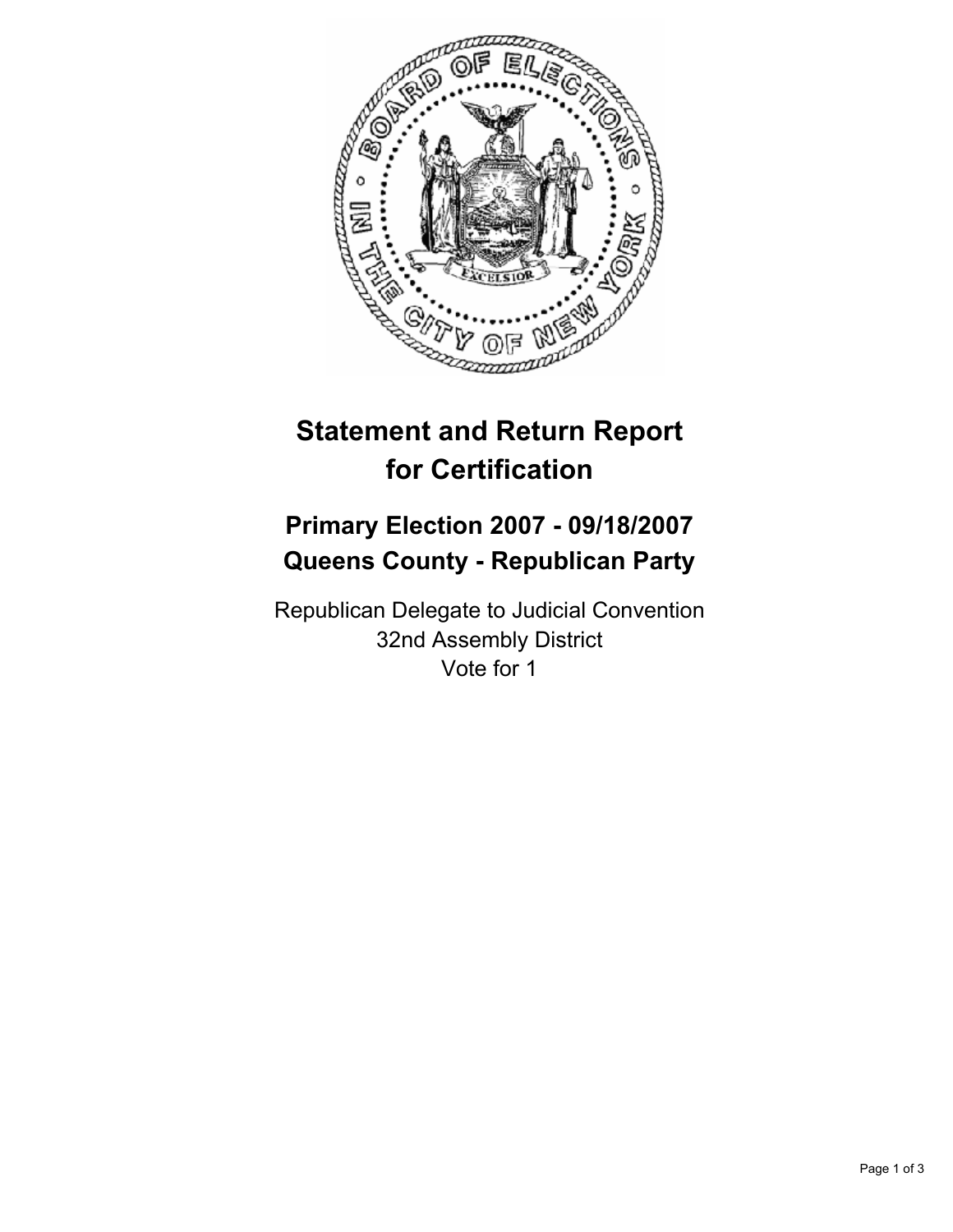

### **Assembly District 32**

| <b>EMERGENCY</b>   |    |
|--------------------|----|
| ABSENTEE/MILITARY  | g  |
| <b>AFFIDAVIT</b>   |    |
| ELAINE C JACKSON   | 24 |
| KATHERINE A JAMES  | 58 |
| <b>Total Votes</b> | 82 |